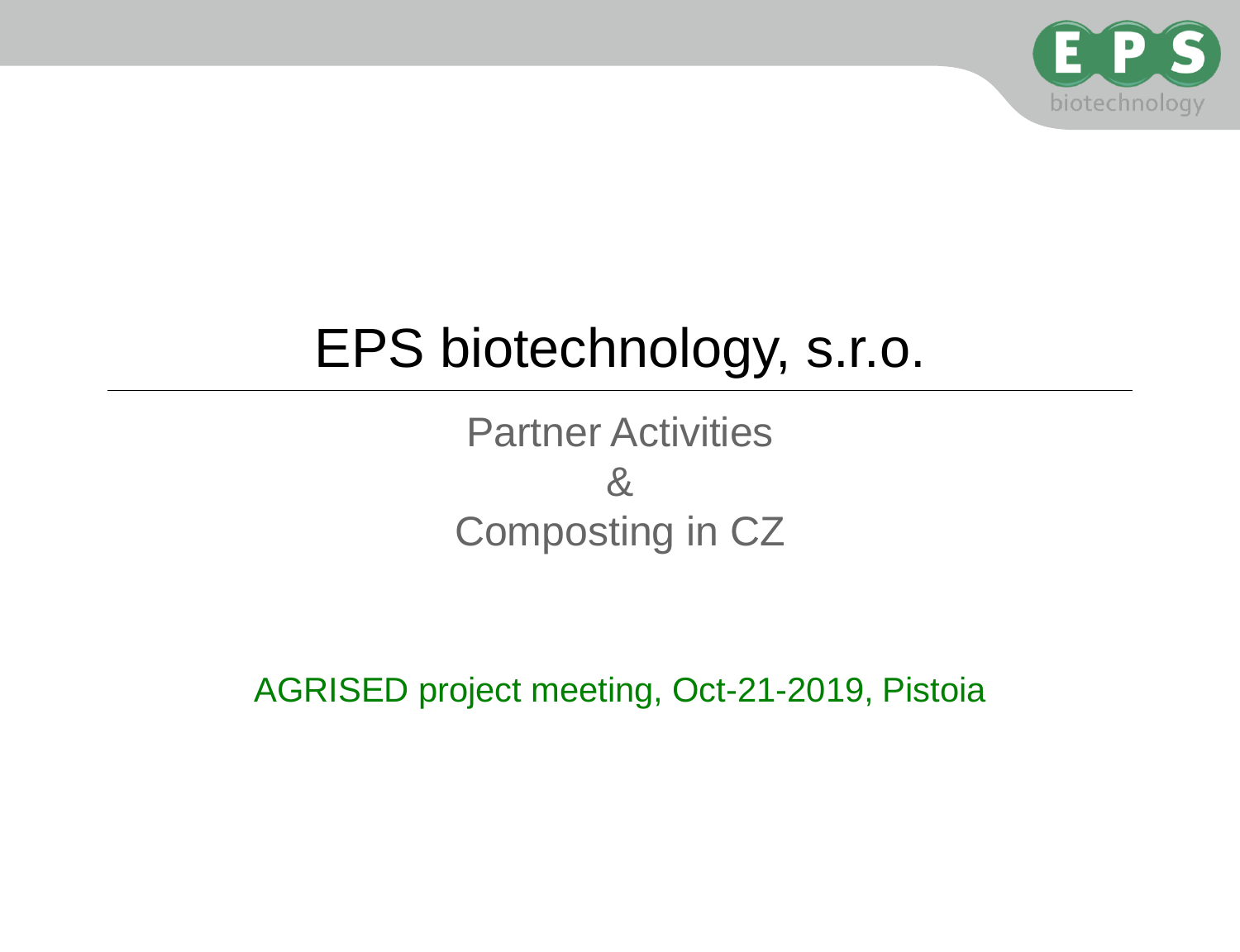

## **Dissemination at conferences.**

**June**: Contaminated Sites Conference in Piešťany, SK **July**: proposed new dissemination/replication activity: in discussion with architecture engineers, a new potential application of the  $AGRISED$  product  $=$  improving the buildings microclimate

demo-site proposed at the new EPS research/education center in Most, center of a heavily industrial area with long history of surface coal-mining and the linked industries such as energy and/or petrochemical production..

**August**: taken part in discussion with the other AGRISED partners in order to speed up the project by starting a composting activities also in the Czech Republic.

Main questions that were discussed concerned the type of sediment and green waste-biomass, the protocols thereof, and the financial conditions for such a substantial addition to the proposed EPS.

**September**: selected, secured, collected, and shipped the sediment samples to the CNR and UNIFI partners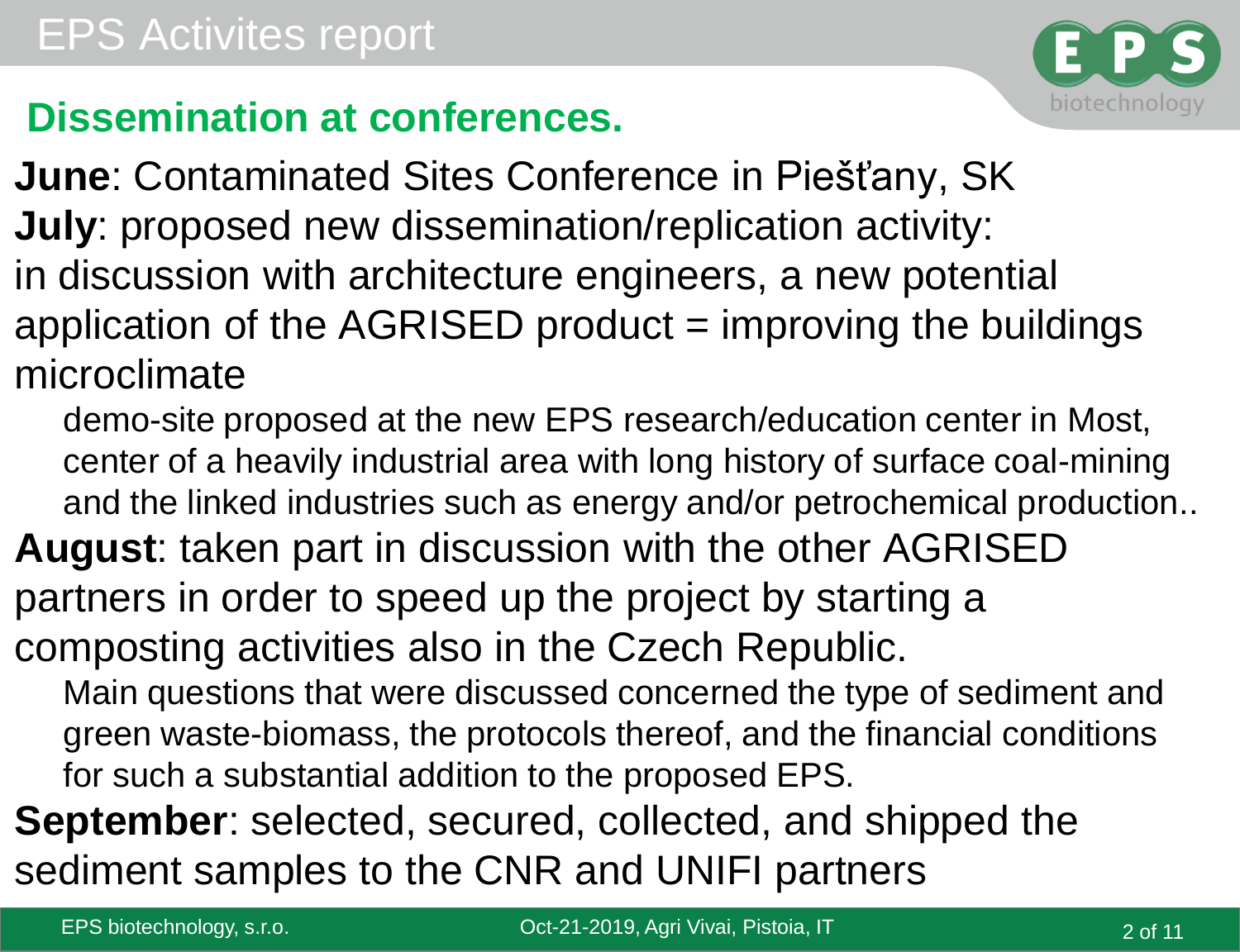## **Dissemination at conferences.**

- Conference TVIP (20th March 2019) CZ
- Workshop EPS Academy (21th March 2019) CZ
- Workshop Remediations in theory & practice (11th April 2019) SK
- Conference Remediation Technologies XXII (22nd-24th May 2019) CZ
- Conference Contaminated Sites 2019 (19<sup>th</sup> 21<sup>th</sup> June 2019) SK







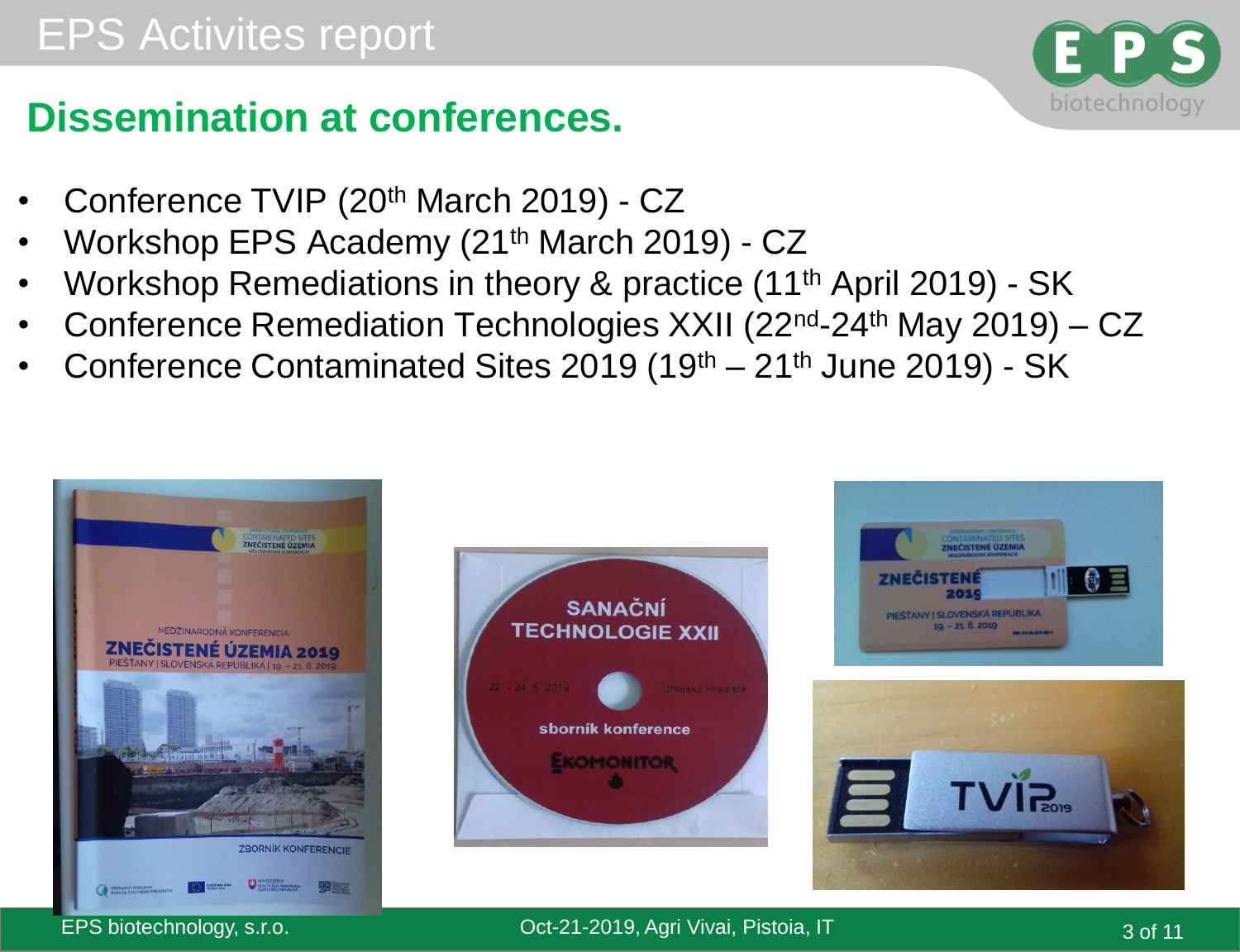

### **Policy makers addressing:**

- 15.10.2019: Czech Parliament Upper Chamber (SENÁT ČR)
- Seminar for parlamentarian Expert Committee "Water-Draught" titled:

## **"Potable water for the third Millenium"**

- Discussion contribution with active reasoning in favor for sediment-use legislation (setting limits: clean for agriculture, medium for urban use, contaminated for waste disposal)
- Personal communication
- Hand-shaking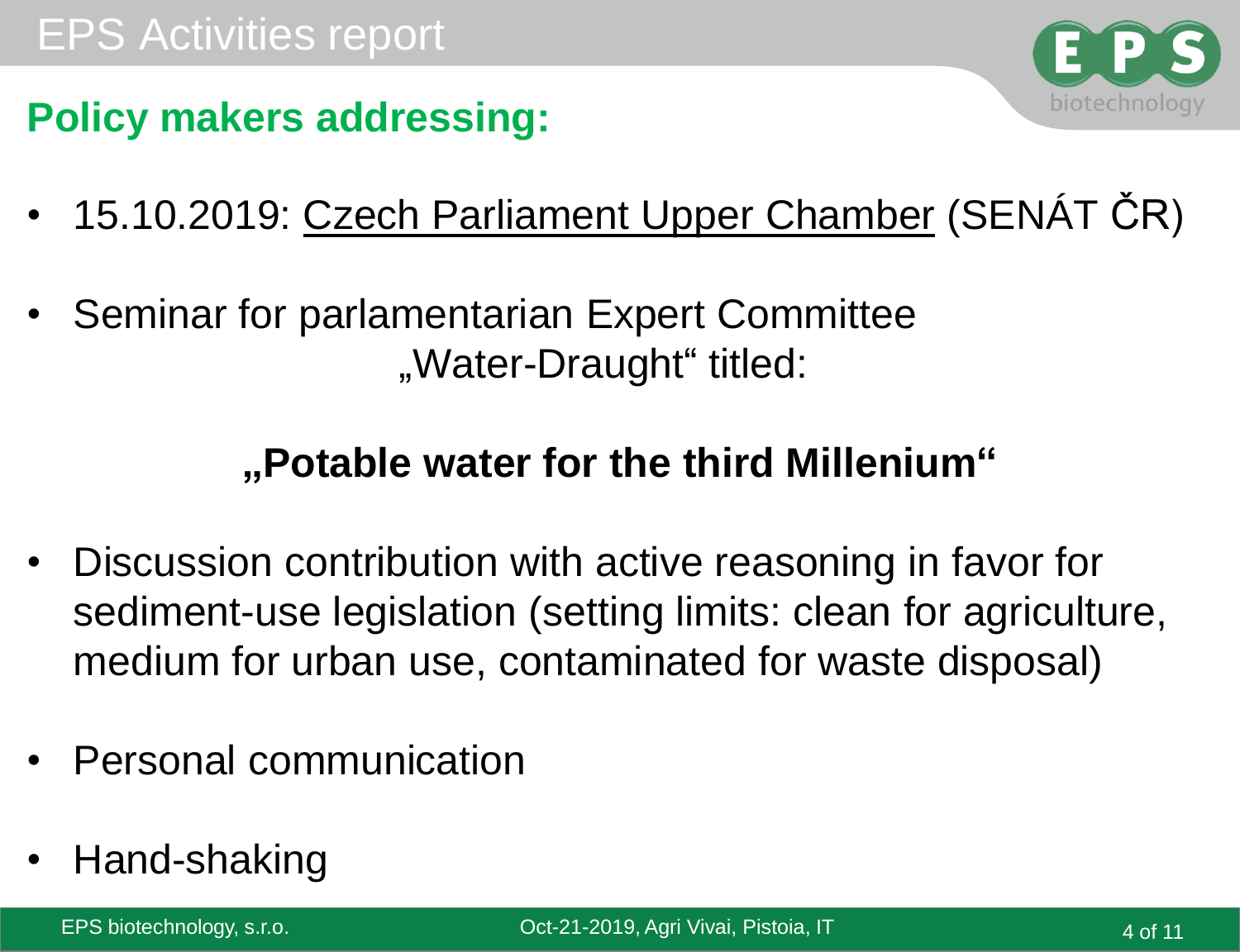## EPS Activities report





## Jiří Burian: Senate Committee Chairman





EPS biotechnology, s.r.o. **CDF-21-2019, Agri Vivai, Pistoia, IT** 6 and 5 of 11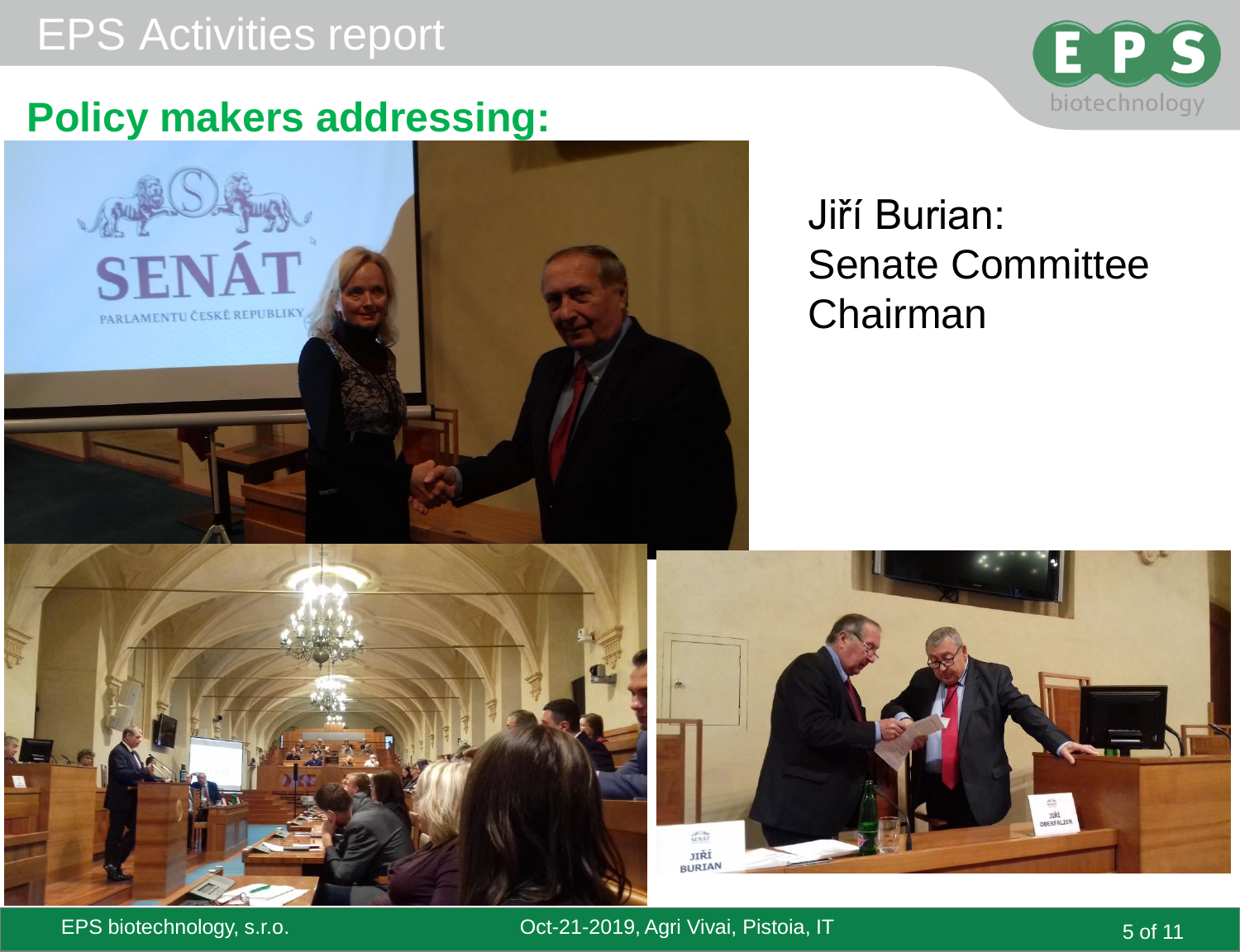

## **EPS is ready to compost 1,5 -15,0 m<sup>3</sup> of sediment.**

Two Options:

Option 1:

• composting only for EPS activities - e.g. a nursery culture of two ornamental species in a greenhouse (approx.  $1 \text{ m}^3$ ) and an urban pilot test (approx.  $0,5 \text{ m}^3$ )

#### Option 2:

• composting for EPS activities & activities of IT partners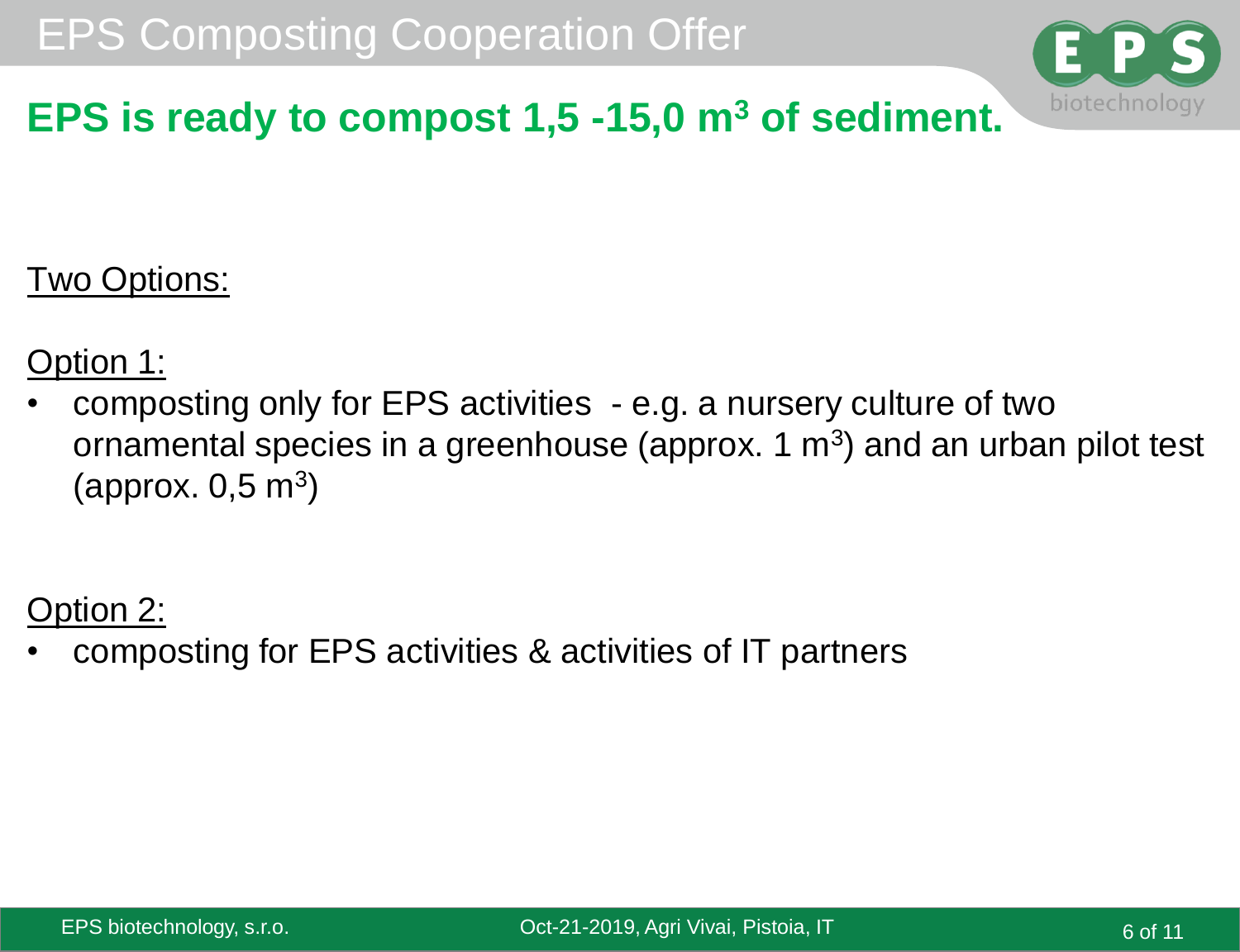

## **EPS is ready to compost 1,5 -15,0 m<sup>3</sup> of sediment.**

Option 2:

- composting for EPS activities & activities of IT partners:
	- Agri Vivai (NO/YES-HOW MUCH?), MCM (NO/YES-HOW MUCH?)
- Is there any preference for particular experimental setup (1:1/3:1/1:3 ?)
- Sample processing: shipped every day separately, or D0-D10 together?
- Transport legislation constraints EPS is capable to legally deliver the product/substrate to the IT borders => The partners in IT are responsible to pick up the material at the borders/customs.
- EPS has ready a ground-isolated biodegradation area (composting plant) approved and certified for composting by local authorities.
- Composting period (6-8 months VERSUS 12 month?  $=$  Nov19 to Nov20)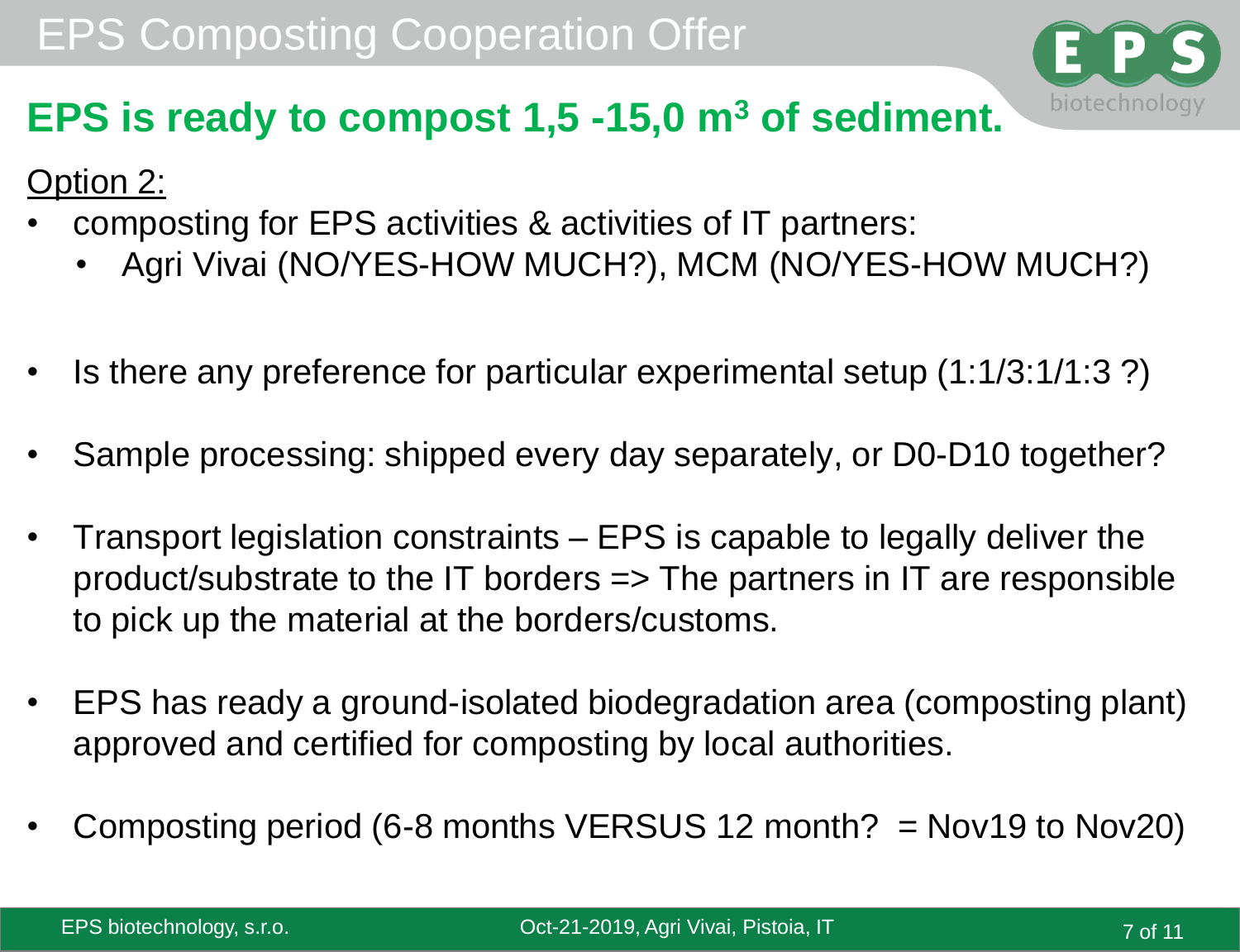

## Composting Ratios

| <b>Sediment</b><br>green waste | m <sub>3</sub><br>sediment | m3<br>green waste | m3<br>biomass after<br>composting<br>(30%) | m3<br><b>Final</b><br>product<br><b>TOTAL</b> |
|--------------------------------|----------------------------|-------------------|--------------------------------------------|-----------------------------------------------|
| 3:1                            |                            | 1,3               | 0,4                                        | 4,4                                           |
| 1:1                            |                            |                   | 1,3                                        | 5,3                                           |
| 1:3                            | 3                          | 9                 | 3                                          | 6,0                                           |
| <b>TOTAL</b>                   |                            |                   |                                            | 15,7                                          |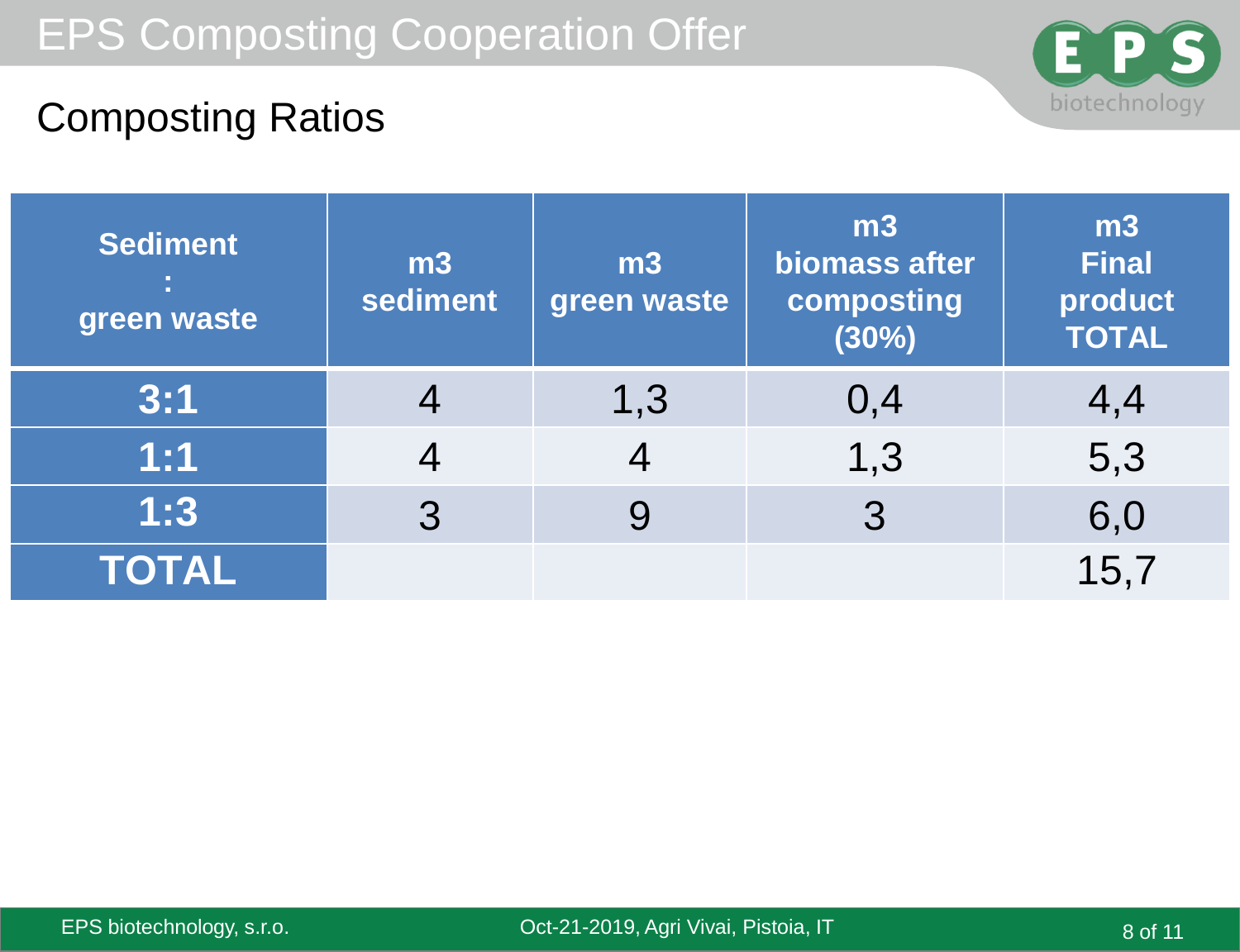

## **Product shipment**

- *Agri Vivai will send to EPS:*
- *90 pcs of Photinia*
- *90 pcs of Laurustinus*
- *160 pcs pots (5L / 9L ???)*
- *and 200 L commercial peat-based substrate*

*EPS will send back to Agri Vivai (the same truck):*

• *Requested amount of composted AGRISED substrate (together with amount requested by MCM)*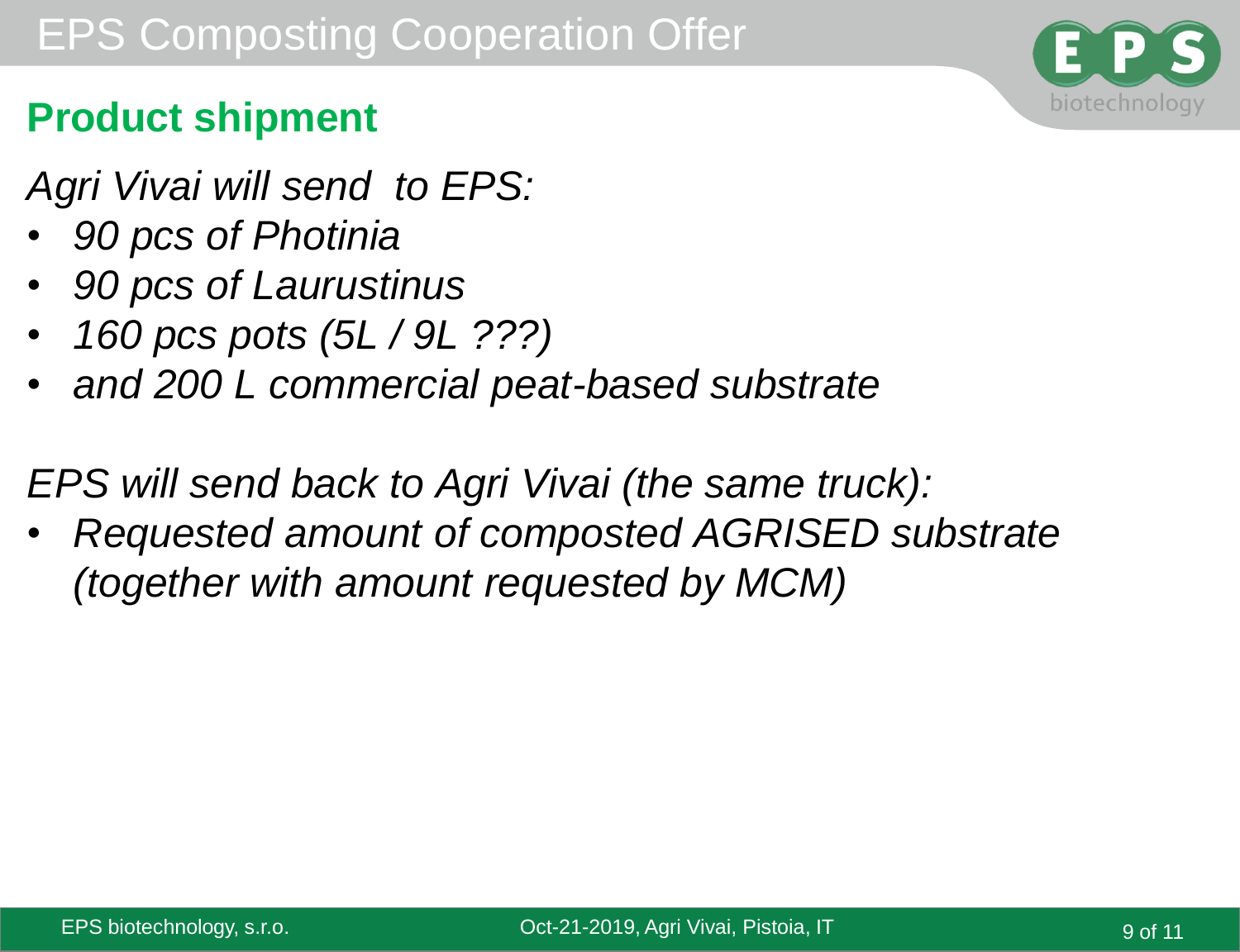## **Urban Pilot Test**

- *A demonstrating urban pilot test*
- *EPS will grow vine (creeper) plants in 6 pots on AGRISED substrate at a pergola in the EPS premises in the Northwest CZ.*
- *Approx. 70 L each pot,*
- *two plants per pot)*
- *Improving the building microclimate.*

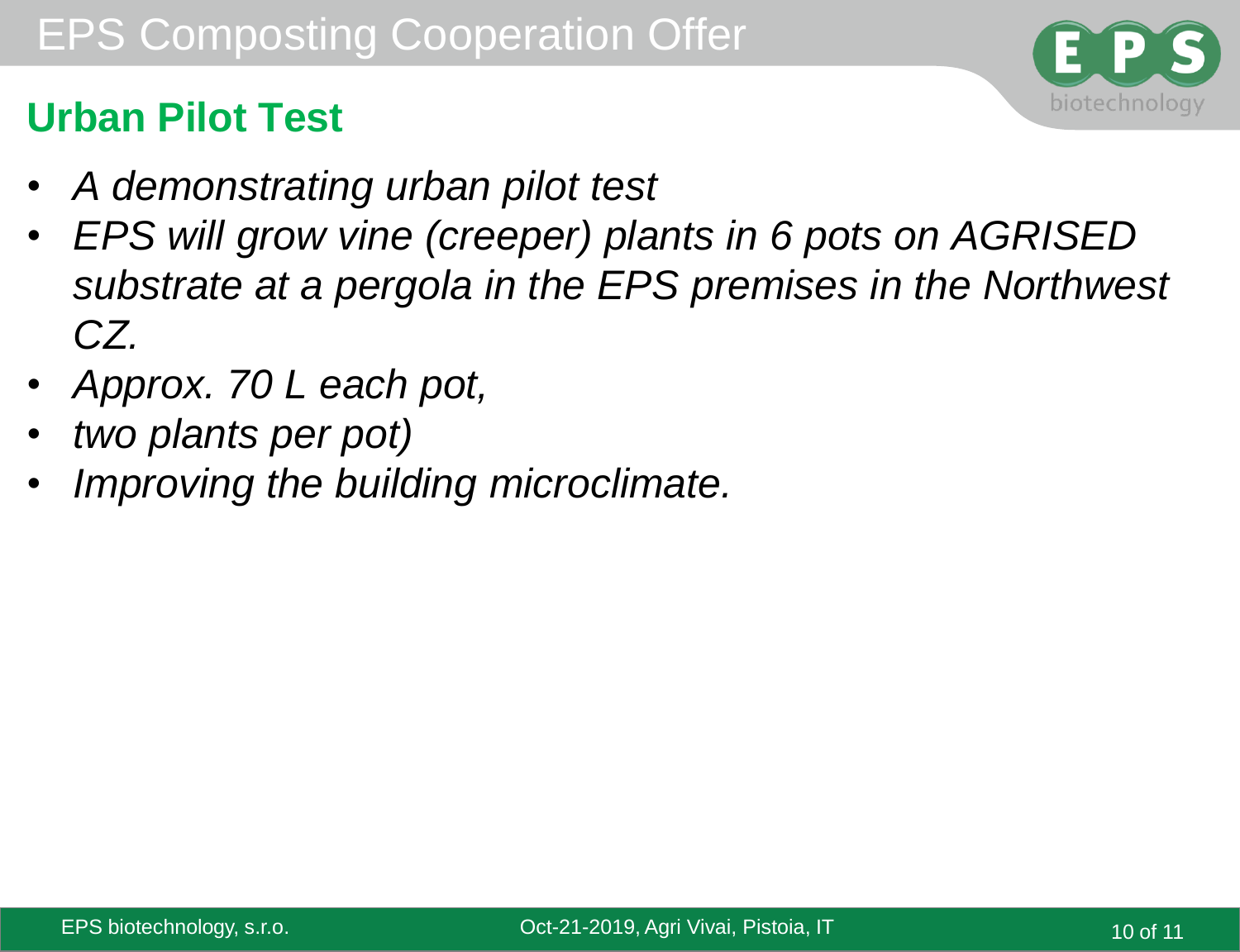

## **EPS is ready to start next Tuesday, Oct-29-2019.**

#### HOWEVER:

The major concern from the CEO board of the EPS is :

This activity has not been included in the original project. Hence, the project budget of EPS DOES NOT reflect any of the expected costs (incliding personnel).

EPS will start working only with a signed consent of the project coordinator (supported by "all in favor" vote of the present project partners).

Returning without such signature, EPS will not start the composting phase.